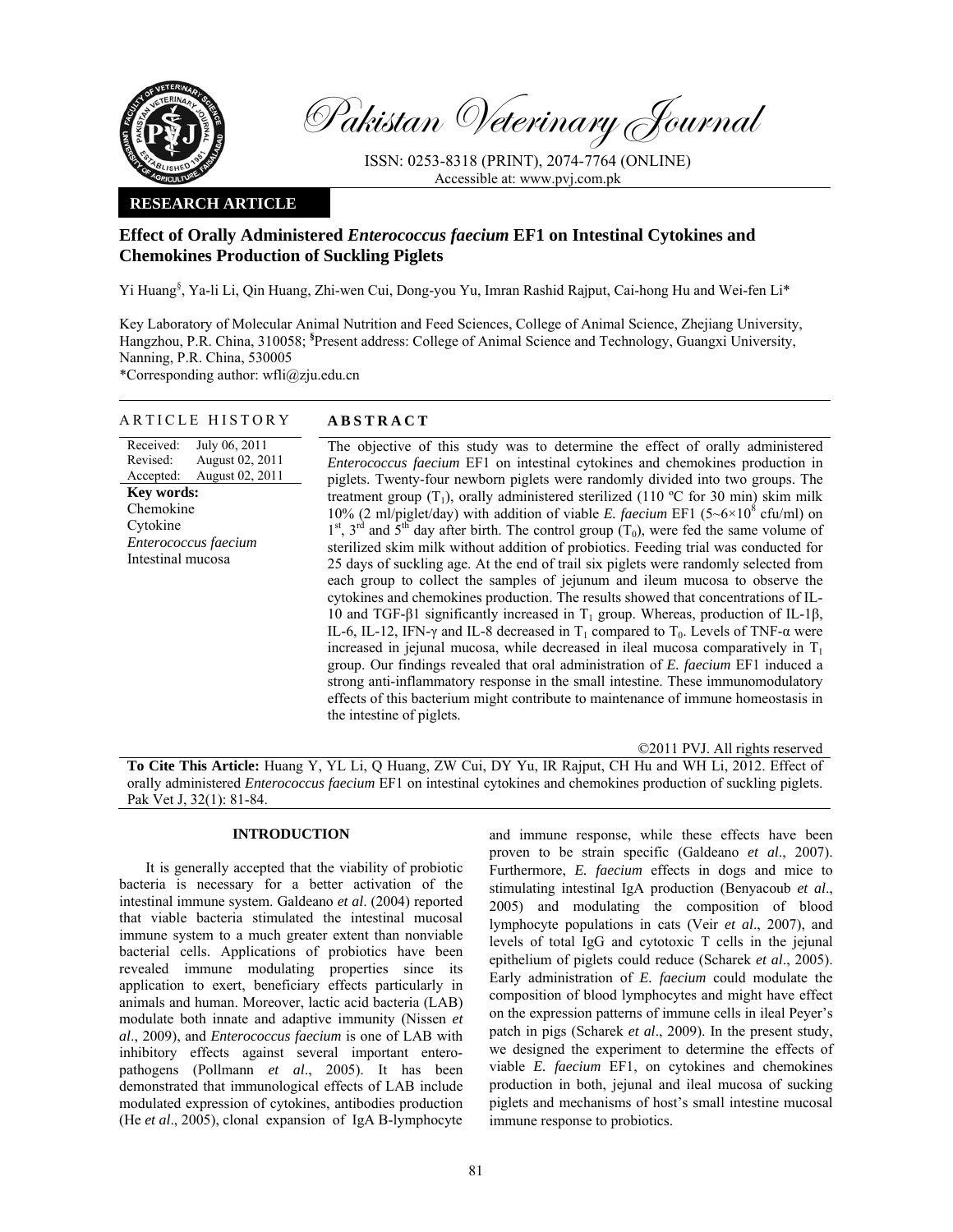## **MATERIALS AND METHODS**

**Bacterial Isolation and Preparation:** The *E. faecium* EF1 used in this experiment was isolated and identified by Institute of Feed Science, Zhejiang University. The bacterial strain was cultured in de Man-Rogosa-Sharpe (MRS) broth (Oxoid; England) in anaerobic condition at 37 °C till log phase. Centrifugation (4000 rpm) was used to separate the bacterial strain. Furthermore, bacteria were washed twice with phosphate buffered saline (PBS; pH 7.4), and re-suspended in 10% sterilized skim milk to prepare required concentration  $(5{\sim}6{\times}10^8 \text{ cfta/ml})$ .

**Selection of Animals:** All animals used in this experiment were purchased from Tongfushuangfeng Farming Cooperative in Tongxiang, China. Twenty-four newborn piglets ([Large White  $\times$  Landrace]  $\times$  Duroc), were randomly divided into two groups. The control group  $(T_0)$  and treatment group (T1) with addition of viable *E. faecium* EF1. Each group had three replicates with four piglets per replicate.

**Feeding Design:** Piglets of  $(T_0)$  were fed with 10% sterilized skim milk (2 ml/piglet/day), and  $(T_1)$  received 10% sterilized skim milk (2 ml/piglet/day) with addition of viable *E. faecium*  $(5-6\times10^8 \text{ cftu/ml})$  on the alternative days  $1<sup>st</sup>$ ,  $3<sup>rd</sup>$  and  $5<sup>th</sup>$  day post partum. From day 12 onward, all piglets had free access to pre-starter diets and *ad libitum* access to water. The feeding trial was conducted according to instructions of Animal Care Committee of Animal Science College, Zhejiang University.

**Sample collection:** All the experiment piglets were fed till weaning period (25 days). Randomly six piglets from each group were sacrificed by exsanguinations on the day of weaning. Immediately appropriate sections of piglets were dissected carefully and intestinal parts (jejunum and ileum) were selected. The collected parts were washed with sterile saline solution to remove intestinal contents. Then mucosal contents of jejunum and ileum were collected and weighed. The samples were homogenized in sterile saline solution and centrifuged at 4000 rpm for 20 min. The supernatant was collected and stored at −20 °C until cytokine and chemokine concentrations were determined.

**Determination of cytokines by ELISA:** Concentrations of interleukin-10 (IL-10), transforming growth factor-beta 1 (TGF-β1), tumor necrosis factor-alpha (TNF-α), interleukin-1 beta (IL-1β), interleukin-6 (IL-6), interleukin-12 (IL-12), interferon-gamma (IFN-γ) and interleukin-8 (IL-8) were determined using the porcine Enzyme-Linked Immunosorbent Assay Kit (ELISA Kit; R&D Systems, Inc.) according to the manufacturer's instructions.

**Statistical analysis:** Data were analyzed using the one-way analysis of variance procedure of SPSS 16.0 for Windows (SPSS Inc., Chicago, USA). Differences between treatments were evaluated with unpaired t-test.

### **RESULTS**

**Concentrations of anti-inflammatory cytokines in the intestinal mucosa:** The secretion of IL-10 was statistically increased in both jejunal and ileal mucosa of probiotic supplemented piglets. Conversely, the production of TGF-β1 was decreased  $(P<0.01)$  in jejunal mucosa in  $T_1$  group whereas no difference was observed in ileal mucosa between two treatments (Table 1).

**Table 1:** Effect of oral administration of *E. faecium* on the secretion of anti-inflammatory cytokines in jejunal and ileal mucosa of piglets

| Item                                                                       |                       | $IL-IO(ng/L)$ | $TGF-\betal (ng/L)$ |  |  |  |
|----------------------------------------------------------------------------|-----------------------|---------------|---------------------|--|--|--|
| $ $ ejunal Mucosa Control (T <sub>0</sub> )                                |                       | 99.58±7.46    | 74.59±1.89          |  |  |  |
|                                                                            | Probiotic-fed $(T_1)$ | 155.99±6.40** | 229.75±3.15**       |  |  |  |
| Ileal Mucosa                                                               | Control $(T_0)$       | 77.46±4.34    | $50.04 \pm 1.22$    |  |  |  |
|                                                                            | Probiotic-fed $(T_1)$ | 94.37±4.10*   | 59.11±6.02          |  |  |  |
| Data were expressed as mean $\pm$ SD. Statistically significant difference |                       |               |                     |  |  |  |

with respect to control, \*P<0.05 and \*\*P<0.01.

**Concentrations of pro-inflammatory cytokines in the intestinal mucosa:** TNF-α production increased (P<0.01) in jejunal mucosa while it was suppressed  $(P<0.01)$  in ileal mucosa in  $T_1$  group. In addition, the production of IL-1β, IL-6, IL-12 and IFN-γ was significantly inhibited in  $T_1$  (Table 2).

**Concentrations of chemokines in the intestinal mucosa:** As shown in Fig.1, significant inhibition of IL-8 production was found in both jejunal and ileal mucosa of probiotic-fed piglets.



**Fig. 1:** The IL-8 production in jejunal and ileal mucosa of control and probiotic-fed piglets. Data were expressed as mean ± SD. Statistically significant difference with respect to control, \*P<0.05 and \*\*P<0.01.

### **DISCUSSION**

The development and maintenance of immune homeostasis of intestine essentially depends on signals from the gut flora (Zeuthen *et al*., 2006). Plenty of bacteria present in the gut of a normal host could stimulate the innate immune system and then trigger physiological inflammation through the membrane-bound or soluble factors, including cytokines (IL-10, TGF-β1, TNF- $\alpha$ , IL-1 $\beta$ , IL-6, IL-12 and IFN- $\gamma$ ) and chemokines (IL-8 and MCP-1) (Clavel and Haller, 2007). The cytokines and chemokines released from leukocytes or infected tissues could exhibit regulatory functions in both innate and acquired immunity (Tosi, 2005).

The main routine function of IL-10 is to limit, and ultimately terminate inflammatory responses. TGF-β1 may play a homeostatic role by dampening inflammatory immune responses (Powrie *et al*., 1994). The present may play a homeostatic role by dampening inflammatory immune responses (Powrie *et al*., 1994). The present study was conducted to evaluate production of IL-10 and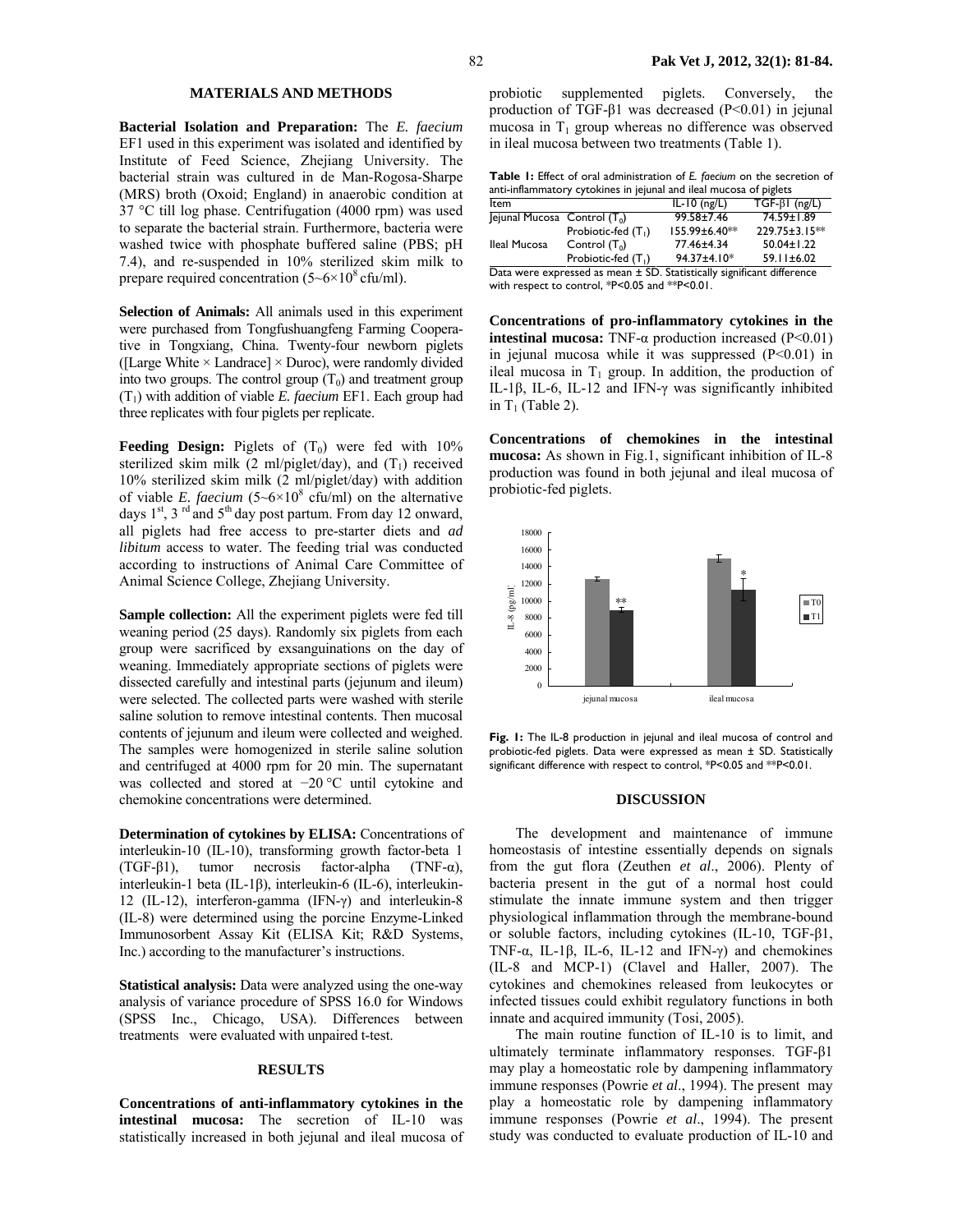|  |  | Table 2: Effect of oral administration of E. faecium on the secretion of pro-inflammatory cytokines in jejunal and ileal mucosa of piglets |
|--|--|--------------------------------------------------------------------------------------------------------------------------------------------|
|--|--|--------------------------------------------------------------------------------------------------------------------------------------------|

| Item                                                                                                            |  | $TNF-\alpha$ (pg/mL) | $IL-I\beta$ (ng/L)    | $IL-6$ (ng/L)      | $IL-I2$ (ng/L) | IFN- $\gamma$ (pg/mL)      |  |  |
|-----------------------------------------------------------------------------------------------------------------|--|----------------------|-----------------------|--------------------|----------------|----------------------------|--|--|
| Jejunal Mucosa                                                                                                  |  | $48.47 \pm 5.88$     | 1622.2+45.11          | $82.22 \pm 4.65$   | 131.62±8.01    | 2360.8±134.04              |  |  |
|                                                                                                                 |  | 73.00±4.38**         | 940.59±44.21**        | $35.21 \pm 5.43**$ | 85 86+4 44**   | $13355+1253$ <sup>**</sup> |  |  |
| Ileal Mucosa                                                                                                    |  | $160.95 \pm 3.83$    | 22053+9379            | $107.91 \pm 1.43$  | 206.84±4.01    | 2058 8+95 95               |  |  |
|                                                                                                                 |  | $69.82 + 1.76**$     | $1154.4 \pm 38.55$ ** | 45 88+3 98**       | 78.21+5.22**   | $1939.2 \pm 103.62$        |  |  |
| Dese titan attended as made in CD. Contacted to clasificate difference todal made as a consult SDAAF and SSDAAL |  |                      |                       |                    |                |                            |  |  |

Data were expressed as mean ± SD. Statistically significant difference with respect to control, \*P<0.05 and \*\*P<0.01.

TGF-β1 in piglets treated with *E. faecium*. The results indicate that *E. faecium* EF1 possesses remarkable immunomodulatory activity in intestinal mucosa inducing anti-inflammatory cytokines. Moreover, Clavel and Haller (2007) reported that IL-10 and TGF-β1 had interrelated roles in maintaining intestinal homeostasis to commensal bacteria. The findings of Di Giacinto *et al*. (2005) showed that daily administration of the probiotic (VSL#3) to mice ameliorated colitis by inducing IL-10 and TGF-β1 bearing regulatory cells.

Furthermore, lactic acid bacteria (LAB) augment the production of an array of pro-inflammatory cytokines, such as TNF- $\alpha$ , IL-1 $\beta$ , IL-6, IL-12 and IFN- $\gamma$ , thereby triggering physiological inflammation. Several LAB strains could induce the secretion of  $TNF-\alpha$  by dendritic cells and peripheral blood mononuclear cells and increase the number of TNF- $\alpha$  producing cells in the gut lamina propria (Zoumpopoulou *et al*., 2008; de Moreno de LeBlanc *et al*., 2008). The interesting finding of the current study was that the production of TNF- $\alpha$  was improved in jejunal mucosa while it was decreased in ileal mucosa of the  $T_1$  group.

Our findings manifested that, IL-1β, IL-6 and IL-12 concentrations decreased in both jejunal and ileal mucosa in  $T_1$  group as compared to  $T_0$ . Our results are in disagreement with studies of other authors (Mohamadzadeh *et al*., 2005), where it has been shown that gram-positive probiotic bacteria, such as *Lactobacillus reuteri*, were capable of inducing high secretion of pro-inflammatory cytokine IL-1β from dendritic cells and mononuclear cells. Vinderola *et al*. (2007) described that there was an increase in the number of IL-6+ cells in the gut lamina propria, which tended to up-regulate the release of IL-6 by the intestinal epithelial cells in animals fed with LAB. Examination of the pig small intestinal epithelial cells as well as macrophages cultured *in vitro* with *E. faecium* showed potent induction of pro-inflammatory cytokine IL-6 (Nissen *et al*., 2009). In addition, *Lactobacillus plantarum* and *Streptococcus macedonicus* also induced a strong up-regulation of proinflammatory cytokine IL-12 *in vitro* (Zoumpopoulou *et al*., 2008). IFN-γ is essential for the maturation of some immune cells and controls their cellular proliferation in intestine (Rumbo *et al*., 2004). Many studies have suggested *Lactobacillus* spp. and *Streptococcus* spp. augmented the number of IFN-γ producing cells and synthesis of IFN-γ in the small intestine of mice (Paturi *et al*., 2007; de Moreno de LeBlanc *et al*., 2008). On the contrary with the previous results, the lower levels of IFN-γ in jejunal mucosa were found in  $T_1$  group in our study.

Like many other LAB, our results also demonstrated that application of *E. faecium* suppressed the synthesis of IL-8 in intestinal mucosa. This might indicate that, as an autochthonous bacterium in pigs, an inflammation suppressive function of *E. faecium* seems to be possible (Scharek *et al*., 2009). IL-8 governs the progress of most local small bowel inflammations. It attracts and directs neutrophils to the site of inflammation, an instant response that is triggered to eliminate the pathogen. It may suggest that lactobacilli may impart their welfare to the intestine by inhibiting IL-8 production (Skjolaas *et al*., 2007; Vizoso Pinto *et al*., 2009).

The presented results showed higher concentrations of anti-inflammatory cytokines and lower concentrations of pro-inflammatory cytokines and chemokines in intestinal mucosa of sucking piglets supplemented with *E. faecium*. These results are in line with a previous study that oral administration of *E. faecium* induced a strong upregulation of the expression of IL-10 and down-regulation of IL-8 expression in the intestinal mucosa of rats (Tarasova *et al*., 2010). In this study, we also found that the incidence of diarrhea in the  $T_1$  group was far lower than  $T_0$  group (data not shown). It indicated that  $E$ . *faecium* triggered a potent anti-inflammatory response, which contributed to the regulation of intestinal innate immunity and homeostasis. Moreover, *E. faecium* also induced a pro-inflammatory response just above the "threshold level" by suppressing synthesis of the proinflammatory cytokines and chemokines. Reiff and Kelly (2010) indicated that probiotics had the potential to alter intestinal bacterial diversity, enhance gut barrier function and modulate host immune response. Galdeano *et al*. (2007) reported that probiotic bacteria could act as adjuvants of the mucosal immune response and were able to induce signals on intestinal epithelial and immune cells that evoked different cytokine responses in the intestine. The future challenge is to unravel the underlying pathways driving the beneficial probiotic-mediated immunomodulatory effects.

In addition, different levels of immune modulation were induced in jejunum compared with the ileum. This may be attributed to differences in the bacterial community between jejunum and ileum. The jejunum had less microbial diversity compared to the ileum (Wang *et al*., 2005). Therefore, the host may up or down-regulate the innate immune response in order to maintain a healthy flora balance and intestinal homeostasis.

In conclusion, these findings indicate that *E. faecium* EF1 exhibits both anti-inflammatory and immunostimulatory activities, which essentially regulate the immunological homeostasis in piglets during sucking period.

### **Acknowledgements**

This study was supported by the Key Science and Technology Program of Zhejiang Province, China (No. 2006C12086).

#### **REFERENCES**

Benyacoub J, PF Perez, F Rochat, KY Saudan, G Reuteler, N Antille, M Humen, GL De Antoni, C Cavadini, S Blum and EJ Schiffrin, 2005. *Enterococcus faecium* SF68 enhances the immune response to *Giardia intestinalis* in mice. J Nutr, 135: 1171-1176.